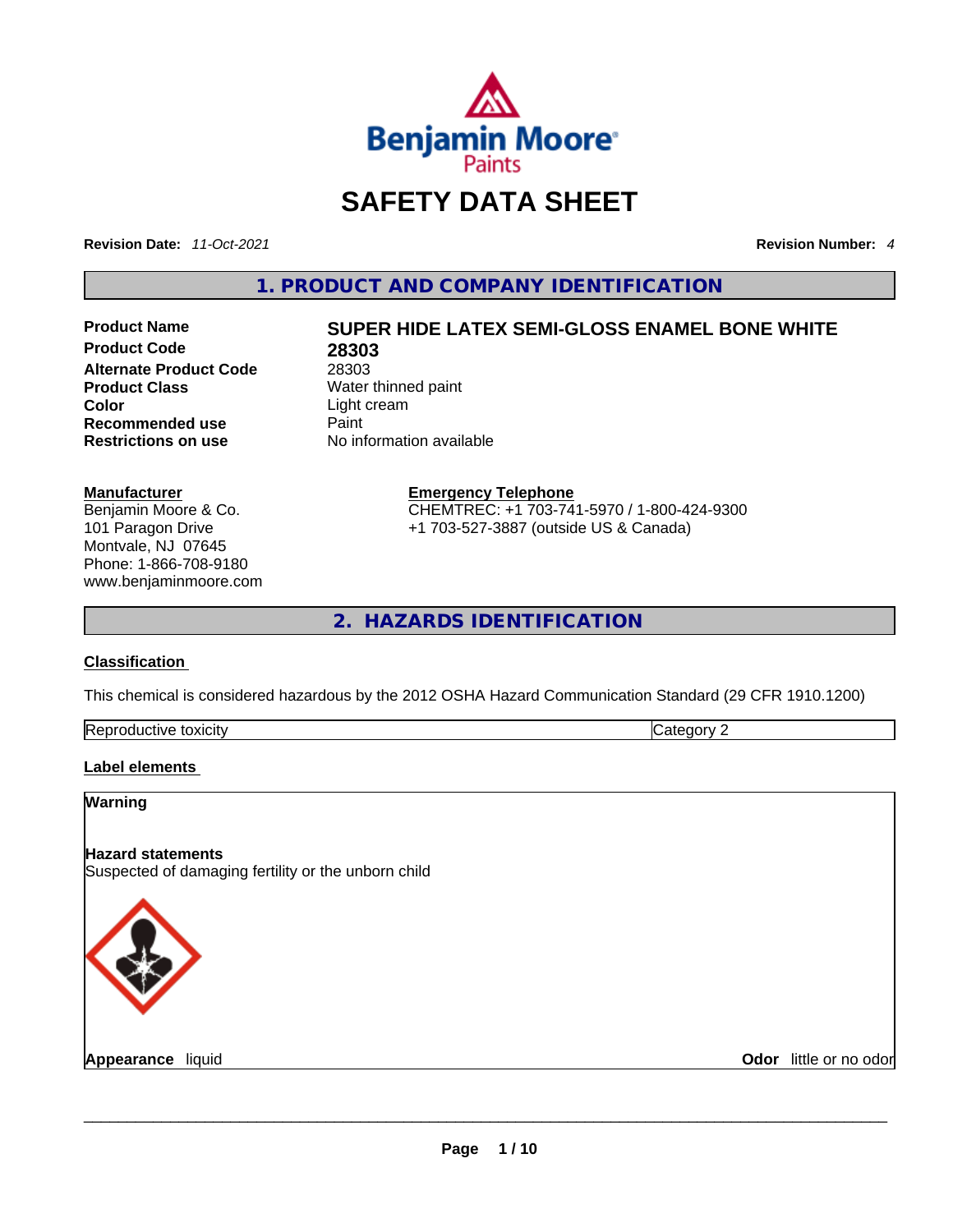#### **Precautionary Statements - Prevention**

Obtain special instructions before use

Do not handle until all safety precautions have been read and understood Use personal protective equipment as required

#### **Precautionary Statements - Response**

IF exposed or concerned: Get medical advice/attention

#### **Precautionary Statements - Storage**

Store locked up

#### **Precautionary Statements - Disposal**

Dispose of contents/container to an approved waste disposal plant

#### **Hazards not otherwise classified (HNOC)**

Not applicable

## **Other information**

No information available

 **WARNING:** This product contains isothiazolinone compounds at levels of <0.1%. These substances are biocides commonly found in most paints and a variety of personal care products as a preservative. Certain individuals may be sensitive or allergic to these substances, even at low levels.

## **3. COMPOSITION INFORMATION ON COMPONENTS**

| <b>Chemical name</b>                                                         | CAS No.    | Weight-%    |
|------------------------------------------------------------------------------|------------|-------------|
| Titanium dioxide                                                             | 13463-67-7 | $15 - 20$   |
| Kaolin                                                                       | 1332-58-7  | - 5         |
| Propanoic acid, 2-methyl-, monoester with<br>2,2,4-trimethyl-1,3-pentanediol | 25265-77-4 | 1 - 5       |
| Propylene glycol                                                             | 57-55-6    | - 5         |
| Ammonia                                                                      | 7664-41-7  | $0.1 - 0.5$ |
| Trimethylolpropane                                                           | 77-99-6    | $0.1 - 0.5$ |

|                       | 4. FIRST AID MEASURES                                                                                    |
|-----------------------|----------------------------------------------------------------------------------------------------------|
| <b>General Advice</b> | No hazards which require special first aid measures.                                                     |
| <b>Eye Contact</b>    | Rinse thoroughly with plenty of water for at least 15 minutes and consult a<br>physician.                |
| <b>Skin Contact</b>   | Wash off immediately with soap and plenty of water while removing all<br>contaminated clothes and shoes. |
| <b>Inhalation</b>     | Move to fresh air. If symptoms persist, call a physician.                                                |
| Ingestion             | Clean mouth with water and afterwards drink plenty of water. Consult a physician<br>if necessary.        |
|                       |                                                                                                          |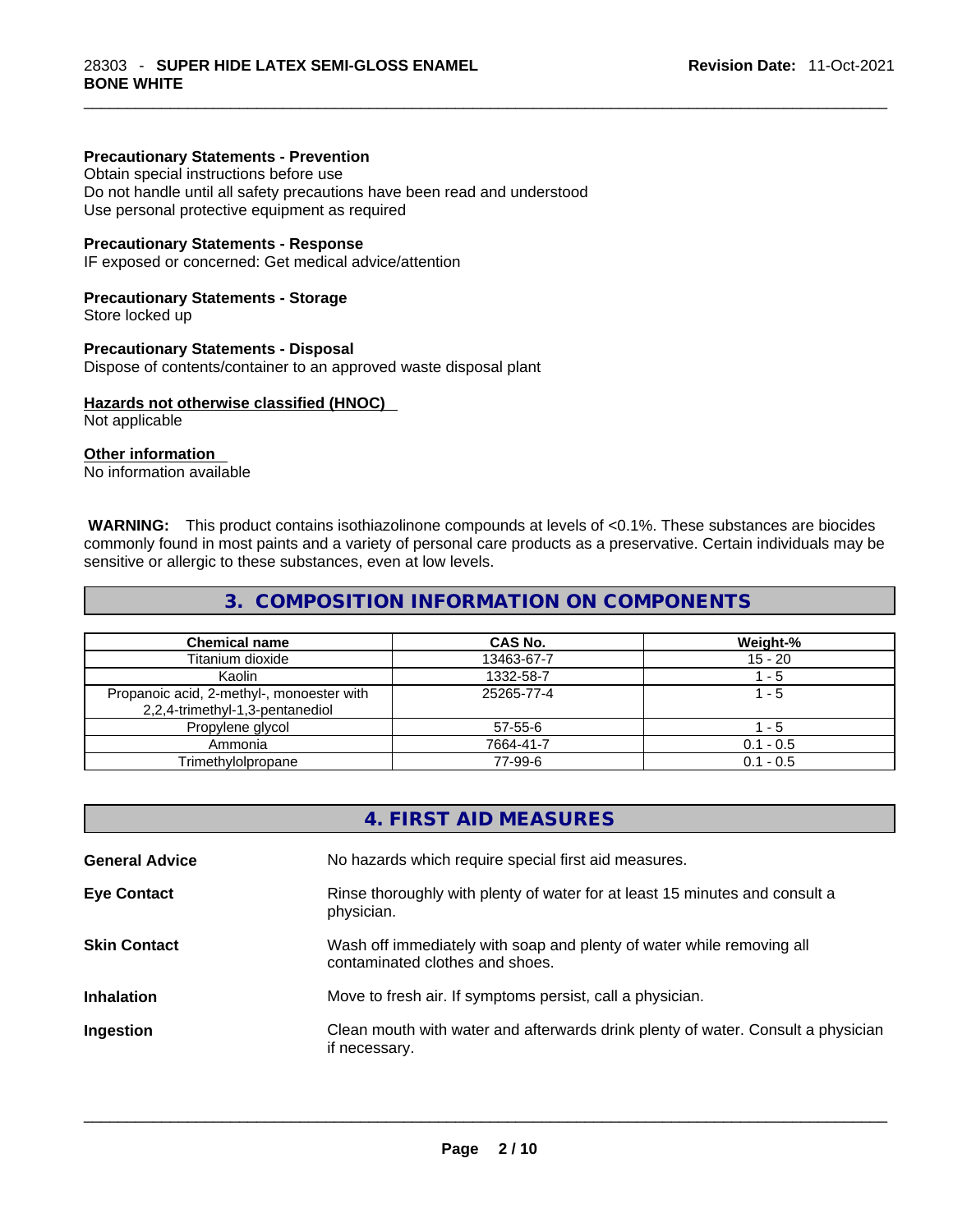| <b>Most Important</b><br><b>Symptoms/Effects</b>                                                  | None known.            |                                                                                                                                              |                                                                                                            |  |
|---------------------------------------------------------------------------------------------------|------------------------|----------------------------------------------------------------------------------------------------------------------------------------------|------------------------------------------------------------------------------------------------------------|--|
| <b>Notes To Physician</b>                                                                         | Treat symptomatically. |                                                                                                                                              |                                                                                                            |  |
|                                                                                                   |                        | 5. FIRE-FIGHTING MEASURES                                                                                                                    |                                                                                                            |  |
| <b>Suitable Extinguishing Media</b>                                                               |                        |                                                                                                                                              | Use extinguishing measures that are appropriate to local<br>circumstances and the surrounding environment. |  |
| Protective equipment and precautions for firefighters                                             |                        | As in any fire, wear self-contained breathing apparatus<br>pressure-demand, MSHA/NIOSH (approved or equivalent)<br>and full protective gear. |                                                                                                            |  |
| <b>Specific Hazards Arising From The Chemical</b>                                                 |                        | extreme heat.                                                                                                                                | Closed containers may rupture if exposed to fire or                                                        |  |
| <b>Sensitivity to mechanical impact</b>                                                           |                        | No                                                                                                                                           |                                                                                                            |  |
| Sensitivity to static discharge                                                                   |                        | No                                                                                                                                           |                                                                                                            |  |
| <b>Flash Point Data</b><br>Flash point (°F)<br>Flash Point (°C)<br><b>Method</b>                  |                        | Not applicable<br>Not applicable<br>Not applicable                                                                                           |                                                                                                            |  |
| <b>Flammability Limits In Air</b>                                                                 |                        |                                                                                                                                              |                                                                                                            |  |
| Lower flammability limit:<br><b>Upper flammability limit:</b>                                     |                        | Not applicable<br>Not applicable                                                                                                             |                                                                                                            |  |
| <b>NFPA</b><br>Health: 2                                                                          | Flammability: 0        | Instability: 0                                                                                                                               | <b>Special: Not Applicable</b>                                                                             |  |
| <b>NFPA Legend</b><br>0 - Not Hazardous<br>1 - Slightly<br>2 - Moderate<br>3 - High<br>4 - Severe |                        |                                                                                                                                              |                                                                                                            |  |

*The ratings assigned are only suggested ratings, the contractor/employer has ultimate responsibilities for NFPA ratings where this system is used.* 

*Additional information regarding the NFPA rating system is available from the National Fire Protection Agency (NFPA) at www.nfpa.org.* 

# **6. ACCIDENTAL RELEASE MEASURES**

| <b>Personal Precautions</b>      | Avoid contact with skin, eyes and clothing. Ensure adequate ventilation. |
|----------------------------------|--------------------------------------------------------------------------|
| <b>Other Information</b>         | Prevent further leakage or spillage if safe to do so.                    |
| <b>Environmental precautions</b> | See Section 12 for additional Ecological Information.                    |
| <b>Methods for Cleaning Up</b>   | Soak up with inert absorbent material. Sweep up and shovel into suitable |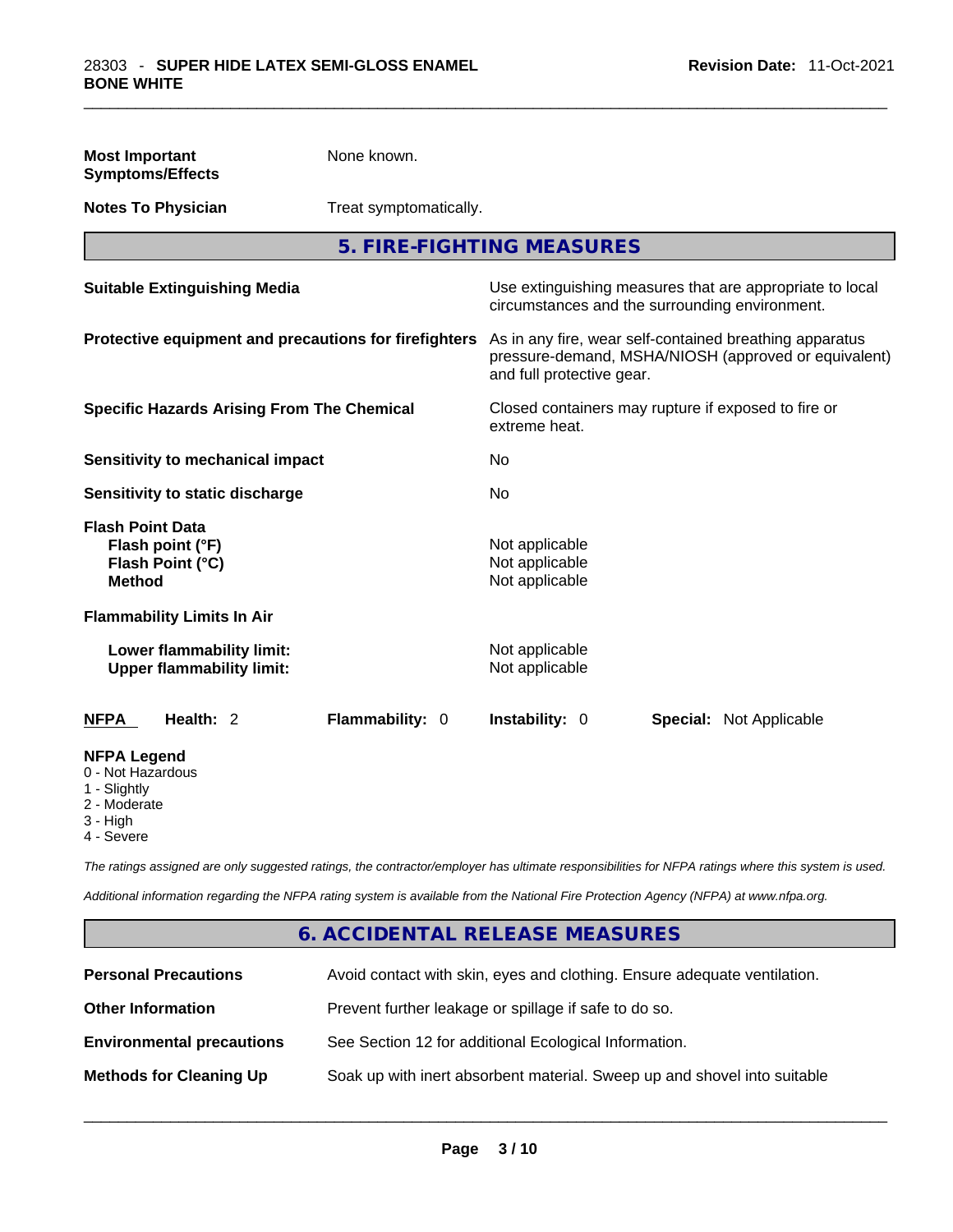containers for disposal.

|                               | 7. HANDLING AND STORAGE                                                                                                                                                          |
|-------------------------------|----------------------------------------------------------------------------------------------------------------------------------------------------------------------------------|
| <b>Handling</b>               | Avoid contact with skin, eyes and clothing. Avoid breathing vapors, spray mists or<br>sanding dust. In case of insufficient ventilation, wear suitable respiratory<br>equipment. |
| <b>Storage</b>                | Keep container tightly closed. Keep out of the reach of children.                                                                                                                |
| <b>Incompatible Materials</b> | No information available                                                                                                                                                         |
|                               |                                                                                                                                                                                  |

## **8. EXPOSURE CONTROLS/PERSONAL PROTECTION**

#### **Exposure Limits**

| <b>Chemical name</b> | <b>ACGIH TLV</b>                            | <b>OSHA PEL</b>            |
|----------------------|---------------------------------------------|----------------------------|
| Titanium dioxide     | TWA: $10 \text{ mg/m}^3$                    | 15 mg/m $3$ - TWA          |
| Kaolin               | TWA: 2 mg/m <sup>3</sup> particulate matter | 15 mg/m <sup>3</sup> - TWA |
|                      | containing no asbestos and <1%              | $5 \text{ mg/m}^3$ - TWA   |
|                      | crystalline silica, respirable particulate  |                            |
|                      | matter                                      |                            |
| Ammonia              | STEL: 35 ppm                                | 50 ppm - TWA               |
|                      | TWA: 25 ppm                                 | $35 \text{ mg/m}^3$ - TWA  |

#### **Legend**

ACGIH - American Conference of Governmental Industrial Hygienists Exposure Limits OSHA - Occupational Safety & Health Administration Exposure Limits N/E - Not Established

| <b>Engineering Measures</b>          | Ensure adequate ventilation, especially in confined areas.               |  |  |
|--------------------------------------|--------------------------------------------------------------------------|--|--|
| <b>Personal Protective Equipment</b> |                                                                          |  |  |
| <b>Eye/Face Protection</b>           | Safety glasses with side-shields.                                        |  |  |
| <b>Skin Protection</b>               | Protective gloves and impervious clothing.                               |  |  |
| <b>Respiratory Protection</b>        | In case of insufficient ventilation wear suitable respiratory equipment. |  |  |
| <b>Hygiene Measures</b>              | Avoid contact with skin, eyes and clothing. Remove and wash contaminated |  |  |

## **9. PHYSICAL AND CHEMICAL PROPERTIES**

clothing before re-use. Wash thoroughly after handling.

**Appearance** liquid **Odor**<br> **Odor Threshold**<br> **Odor Threshold**<br> **CODOR**<br> **CODOR**<br> **CODOR**<br> **CODOR**<br> **CODOR**<br> **CODOR**<br> **CODOR**<br> **CODOR**<br> **CODOR Density (Ibs/gal)** 9.9 - 10.3<br> **Specific Gravity** 1.18 - 1.23 **Specific Gravity**<br>pH

**No information available No information available Viscosity (cps) Viscosity (cps) No information available Solubility(ies)** No information available **Water solubility**  No information available **Evaporation Rate** No information available \_\_\_\_\_\_\_\_\_\_\_\_\_\_\_\_\_\_\_\_\_\_\_\_\_\_\_\_\_\_\_\_\_\_\_\_\_\_\_\_\_\_\_\_\_\_\_\_\_\_\_\_\_\_\_\_\_\_\_\_\_\_\_\_\_\_\_\_\_\_\_\_\_\_\_\_\_\_\_\_\_\_\_\_\_\_\_\_\_\_\_\_\_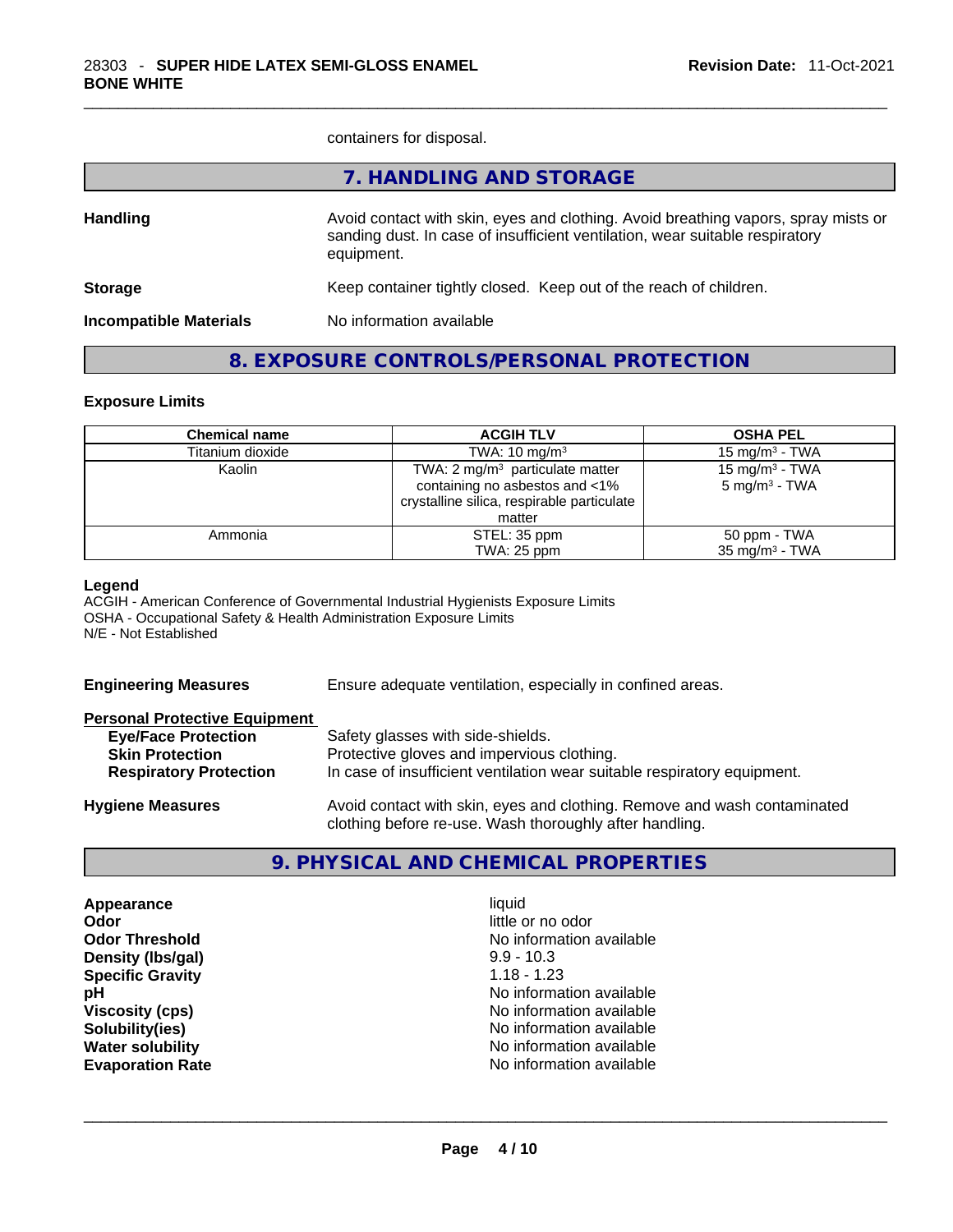**Vapor pressure Vapor pressure No information available Vapor density**<br> **We Solids**<br>
We Solids
25 - 45 **Wt. % Solids** 35 - 45 **Vol. % Solids Wt. % Volatiles** 55 - 65 **Vol. % Volatiles** 70 - 80 **VOC Regulatory Limit (g/L)** < 100 **Boiling Point (°F)** 212 **Boiling Point (°C) Freezing point (°F)** 32 **Freezing Point (°C)** 0<br> **Flash point (°F)** 0<br>
Not applicable **Flash point (°F)** Not applicable **Flash Point (°C) Method**<br> **Plammability (solid, gas)**<br> **Plammability (solid, gas)**<br> **Not** applicable **Flammability** (solid, gas) **Upper flammability limit:** Not applicable **Lower flammability limit:**<br> **Autoignition Temperature (°F)**<br>
Mo information available **Autoignition Temperature (°F) Autoignition Temperature (°C)** No information available **Decomposition Temperature (°F)** No information available **Decomposition Temperature (°C)** No information available **Partition coefficient** No information available

## **10. STABILITY AND REACTIVITY**

| <b>Reactivity</b>                         | Not Applicable                           |
|-------------------------------------------|------------------------------------------|
| <b>Chemical Stability</b>                 | Stable under normal conditions.          |
| <b>Conditions to avoid</b>                | Prevent from freezing.                   |
| <b>Incompatible Materials</b>             | No materials to be especially mentioned. |
| <b>Hazardous Decomposition Products</b>   | None under normal use.                   |
| <b>Possibility of hazardous reactions</b> | None under normal conditions of use.     |

**11. TOXICOLOGICAL INFORMATION** 

**Product Information Information on likely routes of exposure Principal Routes of Exposure** Eye contact, skin contact and inhalation. **Acute Toxicity Product Information** No information available **Symptoms related to the physical, chemical and toxicological characteristics Symptoms** No information available **Notifically and the set of the set of the set of the set of the set of the set of the set of the set of the set of the set of the set of the set of the set of the set of the set of the**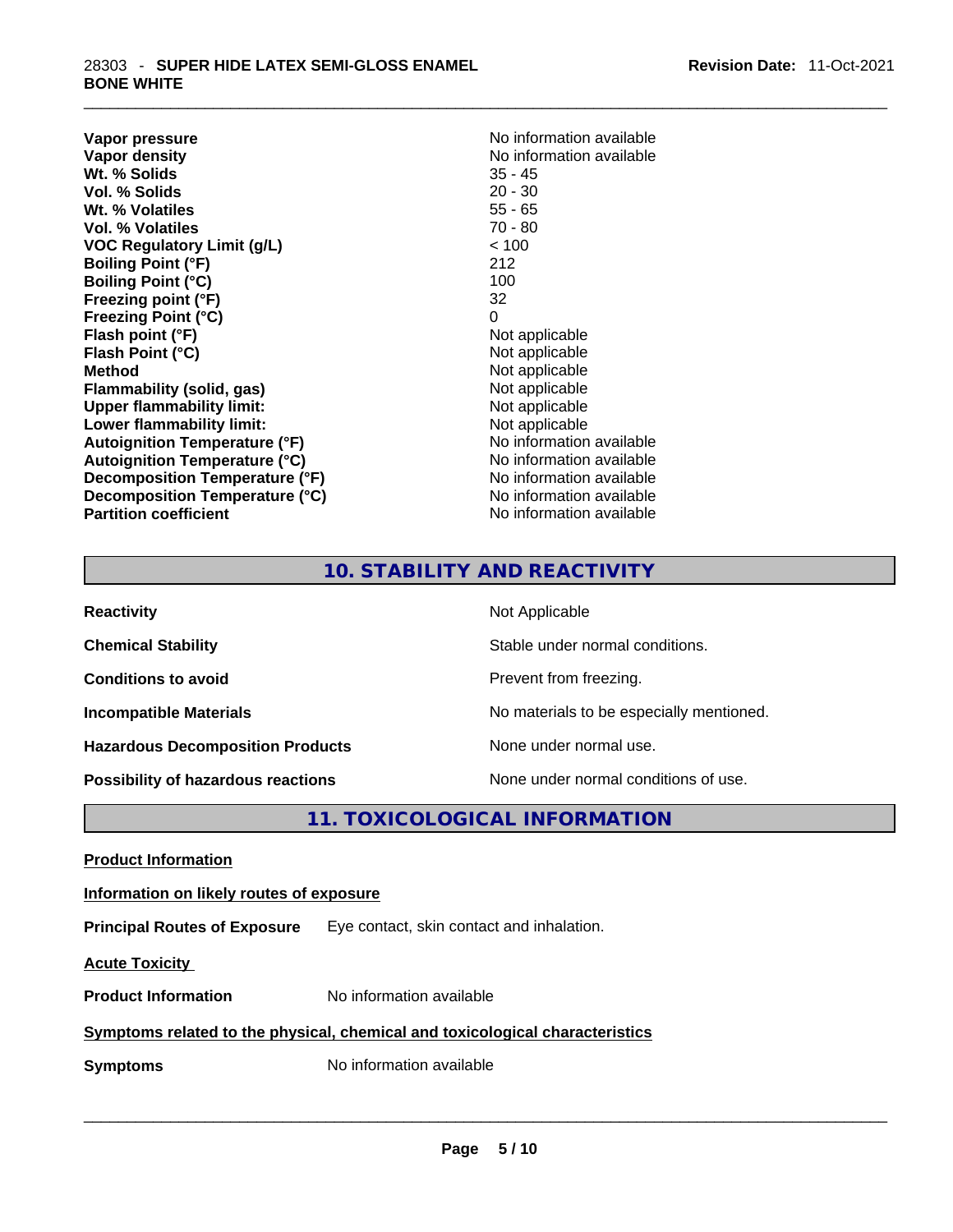## **Delayed and immediate effects as well as chronic effects from short and long-term exposure**

| Eye contact                     | May cause slight irritation.                                                      |
|---------------------------------|-----------------------------------------------------------------------------------|
| <b>Skin contact</b>             | Substance may cause slight skin irritation. Prolonged or repeated contact may dry |
|                                 | skin and cause irritation.                                                        |
| <b>Inhalation</b>               | May cause irritation of respiratory tract.                                        |
| Ingestion                       | Ingestion may cause gastrointestinal irritation, nausea, vomiting and diarrhea.   |
| <b>Sensitization</b>            | No information available                                                          |
| <b>Neurological Effects</b>     | No information available.                                                         |
| <b>Mutagenic Effects</b>        | No information available.                                                         |
| <b>Reproductive Effects</b>     | Possible risk of impaired fertility. Possible risk of harm to the unborn child.   |
| <b>Developmental Effects</b>    | No information available.                                                         |
| Target organ effects            | No information available.                                                         |
| <b>STOT - single exposure</b>   | No information available.                                                         |
| <b>STOT - repeated exposure</b> | No information available.                                                         |
| Other adverse effects           | No information available.                                                         |
| <b>Aspiration Hazard</b>        | No information available                                                          |

#### **Numerical measures of toxicity**

#### **The following values are calculated based on chapter 3.1 of the GHS document**

| <b>ATEmix (oral)</b>                     | 46390 mg/kg  |
|------------------------------------------|--------------|
| <b>ATEmix (dermal)</b>                   | 731160 mg/kg |
| ATEmix (inhalation-dust/mist) 339.5 mg/L |              |

## **Component Information**

| Chemical name                                                                                 | Oral LD50                                      | Dermal LD50              | Inhalation LC50         |
|-----------------------------------------------------------------------------------------------|------------------------------------------------|--------------------------|-------------------------|
| Titanium dioxide<br>13463-67-7                                                                | > 10000 mg/kg (Rat)                            |                          |                         |
| Kaolin<br>1332-58-7                                                                           | $>$ 5000 mg/kg (Rat)                           | $>$ 5000 mg/kg (Rat)     |                         |
| Propanoic acid, 2-methyl-,<br>monoester with<br>2,2,4-trimethyl-1,3-pentanediol<br>25265-77-4 | $= 3200$ mg/kg (Rat)                           | > 15200 mg/kg (Rat)      |                         |
| Propylene glycol<br>$57 - 55 - 6$                                                             | $= 20$ g/kg (Rat)                              | $= 20800$ mg/kg (Rabbit) |                         |
| Ammonia<br>7664-41-7                                                                          | $=$ 350 mg/kg (Rat)                            |                          | $= 2000$ ppm (Rat) 4 h  |
| Trimethylolpropane<br>77-99-6                                                                 | $= 14100$ mg/kg (Rat)<br>$= 14000$ mg/kg (Rat) |                          | $> 0.29$ mg/L (Rat) 4 h |

#### **Chronic Toxicity**

## **Carcinogenicity**

*The information below indicates whether each agency has listed any ingredient as a carcinogen:.* 

| <b>Chemical name</b>    | IARC                 | <b>NTP</b> | OSHA   |
|-------------------------|----------------------|------------|--------|
|                         | Possible Human<br>2Β |            | ∟isted |
| ` Titanium 、<br>dioxide | Carcinoɑen           |            |        |

Titanium dioxide<br>
Carcinogen<br>
Carcinogen<br>
Carcinogen Listed<br>
Carcinogen Carcinogen Listed<br>
Carcinogen Carcinogen Listed<br>
Carcinogen Listed<br>
Carcinogen Listed<br>
Carcinogen Listed<br>
Carcinogen Listed<br>
Carcinogen Listed<br>
Carcin • Although IARC has classified titanium dioxide as possibly carcinogenic to humans (2B), their summary concludes: "No significant exposure to titanium dioxide is thought to occur during the use of products in which titanium dioxide is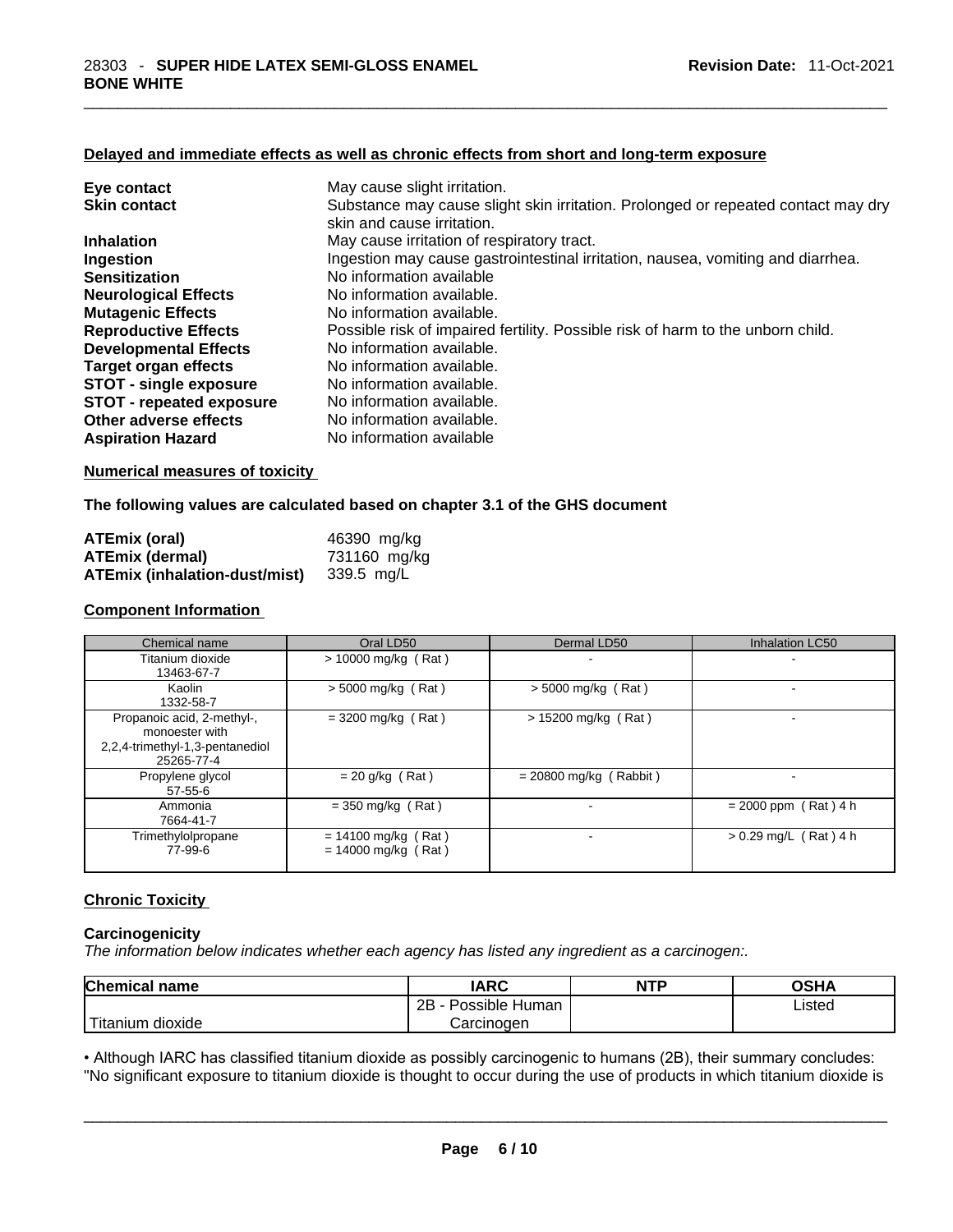bound to other materials, such as paint."

#### **Legend**

IARC - International Agency for Research on Cancer NTP - National Toxicity Program OSHA - Occupational Safety & Health Administration

**12. ECOLOGICAL INFORMATION** 

## **Ecotoxicity Effects**

The environmental impact of this product has not been fully investigated.

#### **Product Information**

#### **Acute Toxicity to Fish**

No information available

### **Acute Toxicity to Aquatic Invertebrates**

No information available

#### **Acute Toxicity to Aquatic Plants**

No information available

#### **Persistence / Degradability**

No information available.

#### **Bioaccumulation**

There is no data for this product.

#### **Mobility in Environmental Media**

No information available.

#### **Ozone**

No information available

## **Component Information**

#### **Acute Toxicity to Fish**

Titanium dioxide  $LC50:$  > 1000 mg/L (Fathead Minnow - 96 hr.) Propylene glycol LC50: 710 mg/L (Fathead Minnow - 96 hr.)

#### **Acute Toxicity to Aquatic Invertebrates**

Propylene glycol EC50: > 10000 mg/L (Daphnia magna - 24 hr.)

#### **Acute Toxicity to Aquatic Plants**

No information available \_\_\_\_\_\_\_\_\_\_\_\_\_\_\_\_\_\_\_\_\_\_\_\_\_\_\_\_\_\_\_\_\_\_\_\_\_\_\_\_\_\_\_\_\_\_\_\_\_\_\_\_\_\_\_\_\_\_\_\_\_\_\_\_\_\_\_\_\_\_\_\_\_\_\_\_\_\_\_\_\_\_\_\_\_\_\_\_\_\_\_\_\_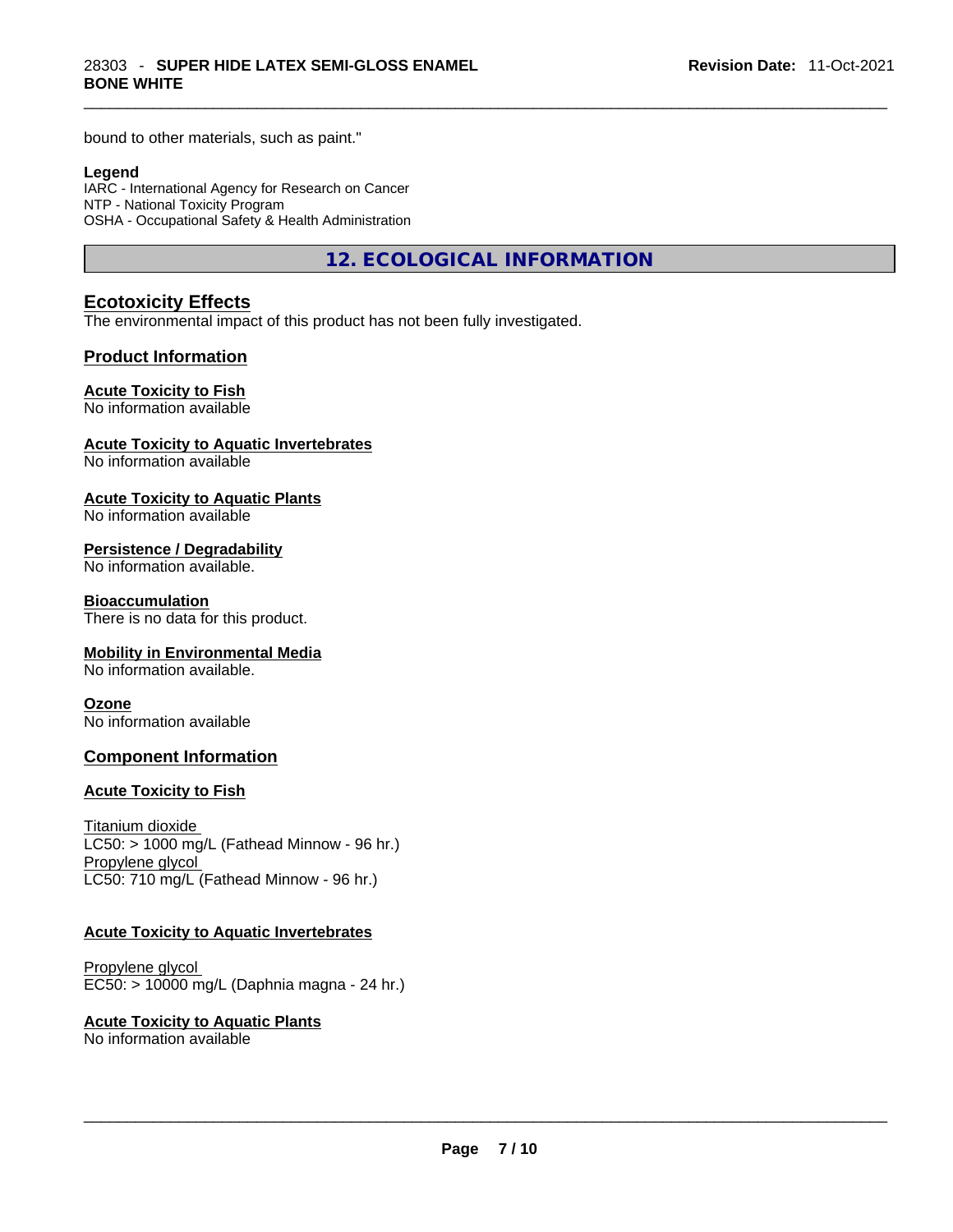| Dispose of in accordance with federal, state, and local regulations. Local<br><b>Waste Disposal Method</b><br>requirements may vary, consult your sanitation department or state-designated<br>environmental protection agency for more disposal options.<br>14. TRANSPORT INFORMATION |
|----------------------------------------------------------------------------------------------------------------------------------------------------------------------------------------------------------------------------------------------------------------------------------------|
|                                                                                                                                                                                                                                                                                        |
|                                                                                                                                                                                                                                                                                        |
| Not regulated<br><b>DOT</b>                                                                                                                                                                                                                                                            |
| Not regulated<br><b>ICAO/IATA</b>                                                                                                                                                                                                                                                      |
| Not regulated<br><b>IMDG/IMO</b>                                                                                                                                                                                                                                                       |
| <b>15. REGULATORY INFORMATION</b>                                                                                                                                                                                                                                                      |

## **International Inventories**

| <b>TSCA: United States</b> | Yes - All components are listed or exempt. |
|----------------------------|--------------------------------------------|
| <b>DSL: Canada</b>         | Yes - All components are listed or exempt. |

## **Federal Regulations**

#### **SARA 311/312 hazardous categorization**

| Acute health hazard               | Nο  |
|-----------------------------------|-----|
| Chronic Health Hazard             | Yes |
| Fire hazard                       | N٥  |
| Sudden release of pressure hazard | Nο  |
| Reactive Hazard                   | N٥  |

#### **SARA 313**

Section 313 of Title III of the Superfund Amendments and Reauthorization Act of 1986 (SARA). This product contains a chemical or chemicals which are subject to the reporting requirements of the Act and Title 40 of the Code of Federal Regulations, Part 372:

*None*

**Clean Air Act,Section 112 Hazardous Air Pollutants (HAPs) (see 40 CFR 61)** This product contains the following HAPs:

*None*

## **US State Regulations**

## **California Proposition 65**

**A** WARNING: Cancer and Reproductive Harm– www.P65warnings.ca.gov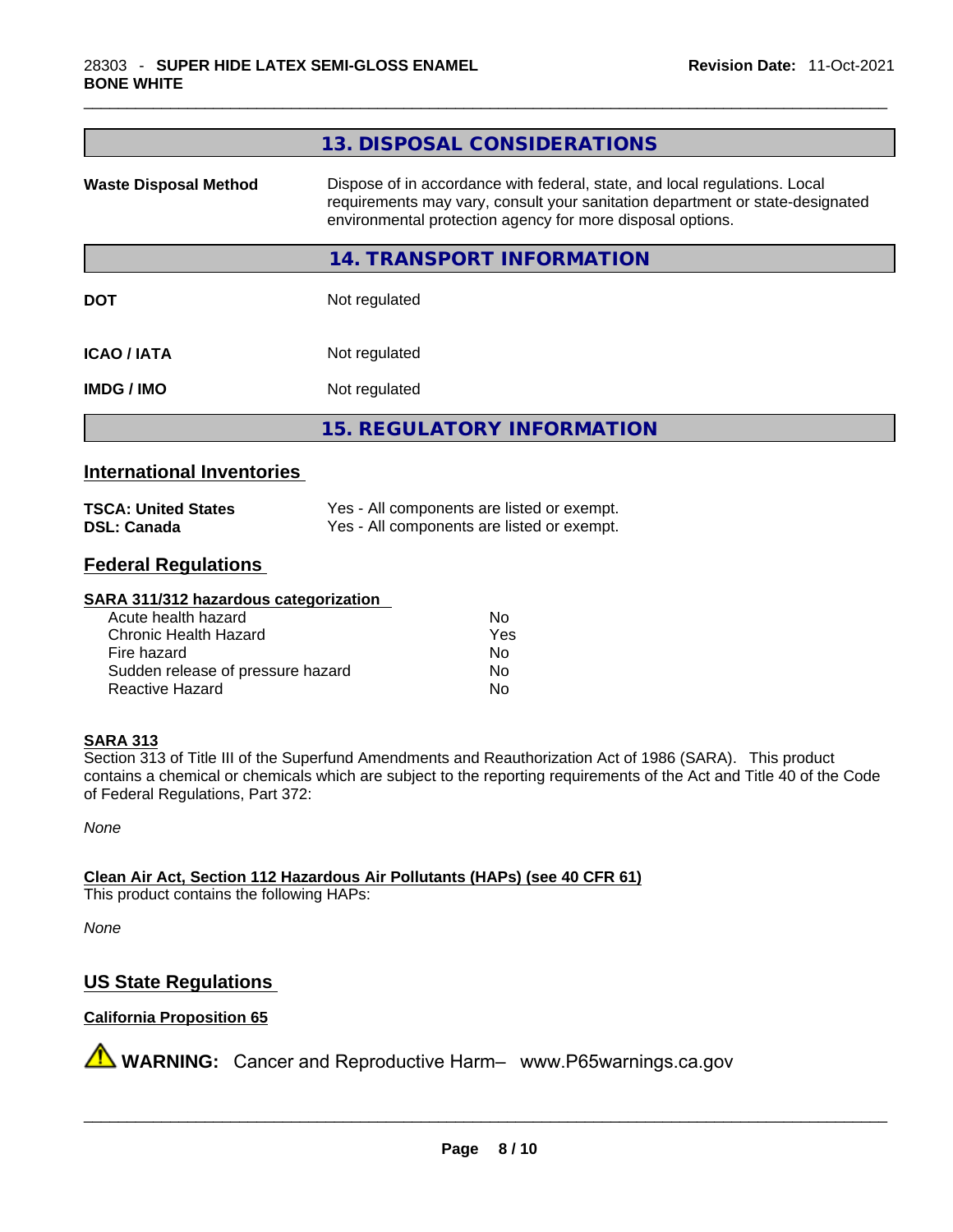#### **State Right-to-Know**

| <b>Chemical</b><br>name | Massachusetts | Jersev<br><b>Nev</b> | Pennsylvania |
|-------------------------|---------------|----------------------|--------------|
| <br>dioxide<br>litanium |               |                      |              |
| (aolin                  |               |                      |              |

#### **Legend**

X - Listed

## **16. OTHER INFORMATION**

| HMIS - | Health: $2^*$ | <b>Flammability: 0</b> | <b>Reactivity: 0 PPE: -</b> |  |
|--------|---------------|------------------------|-----------------------------|--|
|        |               |                        |                             |  |

#### **HMIS Legend**

- 0 Minimal Hazard
- 1 Slight Hazard
- 2 Moderate Hazard
- 3 Serious Hazard
- 4 Severe Hazard
- \* Chronic Hazard
- X Consult your supervisor or S.O.P. for "Special" handling instructions.

Note: The PPE rating has intentionally been left blank. Choose appropriate PPE that will protect employees from the hazards the material will *present under the actual normal conditions of use.* 

*Caution: HMISÒ ratings are based on a 0-4 rating scale, with 0 representing minimal hazards or risks, and 4 representing significant hazards or risks. Although HMISÒ ratings are not required on MSDSs under 29 CFR 1910.1200, the preparer, has chosen to provide them. HMISÒ ratings are to be used only in conjunction with a fully implemented HMISÒ program by workers who have received appropriate HMISÒ training. HMISÒ is a registered trade and service mark of the NPCA. HMISÒ materials may be purchased exclusively from J. J. Keller (800) 327-6868.* 

 **WARNING!** If you scrape, sand, or remove old paint, you may release lead dust. LEAD IS TOXIC. EXPOSURE TO LEAD DUST CAN CAUSE SERIOUS ILLNESS, SUCH AS BRAIN DAMAGE, ESPECIALLY IN CHILDREN. PREGNANT WOMEN SHOULD ALSO AVOID EXPOSURE.Wear a NIOSH approved respirator to control lead exposure. Clean up carefully with a HEPA vacuum and a wet mop. Before you start, find out how to protect yourself and your family by contacting the National Lead Information Hotline at 1-800-424-LEAD or log on to www.epa.gov/lead.

| <b>Prepared By</b>                               | <b>Product Stewardship Department</b><br>Benjamin Moore & Co.<br>101 Paragon Drive<br>Montvale, NJ 07645<br>800-225-5554 |  |  |
|--------------------------------------------------|--------------------------------------------------------------------------------------------------------------------------|--|--|
| <b>Revision Date:</b><br><b>Revision Summary</b> | 11-Oct-2021<br>Not available                                                                                             |  |  |

Disclaimer

The information contained herein is presented in good faith and believed to be accurate as of the effective date shown above. This information is furnished without warranty of any kind. Employers should use this information only as a **supplement to other information gathered by them and must make independent determination of suitability and** completeness of information from all sources to assure proper use of these materials and the safety and health of